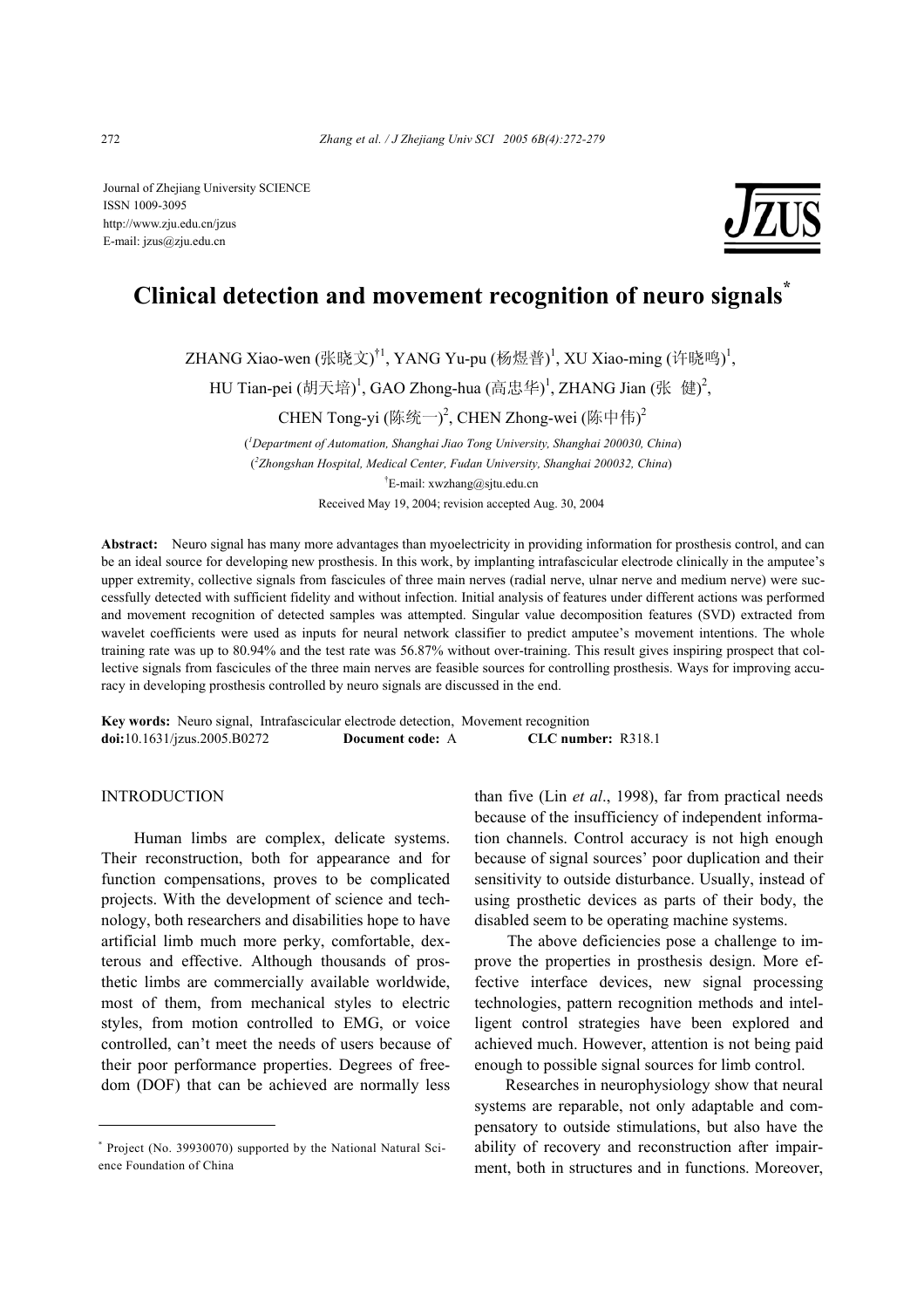the patterns of neural activity repeat very well because they are indifferent to tiredness and interruption. Researches also reveal that electrode chips with holes made from silicon may establish reliable connections with neural cells if they are tied with amputated neural fibers (Kovacs *et al.*, 1987), and can get stable and clear electric recordings on continuous discharges from neural fibers (Weber *et al*., 1999). Such researches make it possible to use neural activity as the signal source to control prosthesis.

Now, many studies have identified the relationships/associations between the discharge patterns of neural activity and arm movement parameters (e.g. velocity, direction and force). Humphrey (1972) found that exact forearm movements can be predicted by weighted sum impulse vectors from a group of cortical motoneuron recordings. Schwartz *et al*.(1988) discovered that the rate at which a neuron fires in the motor cortex determines the direction the associated muscle will tend to move, and that hand velocity can be predicted online by impulses from cortical neural cells (Schwartz, 1994). Burrow *et al*.(1997) successfully established the maps between cortical signals and forearm movements.

These achievements make it possible to develop prosthesis controlled by neuro signal. Chapin *et al*.(1999) successfully trained rats to position a robot arm to obtain water by pressing a lever with simultaneously recorded motor cortex neurons. Wessberg *et al*.(2000) achieved long-term control of complex prosthetic robot arm, both locally and through the Internet, by simple real-time transformations of neuronal population signals derived from premotor, primary motor and posterior parietal cortical areas in primates.

All the above works derived neuro signals with cuff electrodes, with the subjects being mainly animals instead of humans. Professor Chen Zhong-wei, academician of the Chinese Academy of Science and Engineering, proposed detection of the nerve signals by clinically implanting microelectrodes into the fascicule of three main nerves (median nerve, radial nerve and ulnar nerve) in the human being's upper extremity. The development of microsurgery in China (Chen, 2002) and successful experiments (Zheng *et al*., 2002) on neuro signal detection with self-made intrafasicular electrodes on rabbits ensured that such idea is feasible, has sufficient fidelity, and is without any infection.

This paper presents a clinical experiment on neuro signal detection achieve with microsurgery. Initial analysis on features under different actions was conducted and movement recognition on samples of neuro signals was attempted. SVD features extracted from wavelet coefficients were used to predict an amputee's movement intentions with neural network classifier. The whole training rate was up to 80.94% and the test rate was 56.87% without over-training. Ways for improving accuracy in developing prosthesis controlled by neuro signals are discussed in the end.

#### NEURO SIGNAL DETECTION

The self-made intrafascicular electrode was made from 95% platinum and 5% iridium with diameter of 60  $\mu$ m, and insulated with 5  $\mu$ m Teflon. Before the experiment, approximately 10 mm of insulation at the distal end of the electrode were removed by heating to prepare the electrode for implanting in the fascicle, and 1 mm of insulation at the proximal end was removed to allow for attachment to recording equipment. Then the electrode was penetrated through a silastic column with diameter of 2 mm and length of 10 mm and bounded together with cyahoacrylate. Here the electrode is not attached with a hard tungsten needle in order to lessen the damage to the tissue.

The subject was male, 31 years old, with left upper limb amputated two years ago. Two weeks neuro rehabilitation was implemented before the experiment to enhance the stability and reliability of neuro signals.

After full anaesthesia, the upper limb's median nerve, radial nerve and ulnar nerve were extricated for about 5 cm length; then two motor fascicules of each nerve were selected to implant the intrafascicular electrode directly by microsurgery into the fascicle of the nerves, as shown in Fig.1. Another electrode was placed outside the fascicle and parallel to the intrafasicule electrode and used as reference electrode. The signal was recorded with an EMG Instrument "Paseidon NDI-500" with sampling frequency of 5 kHz.

After reliable connection had been established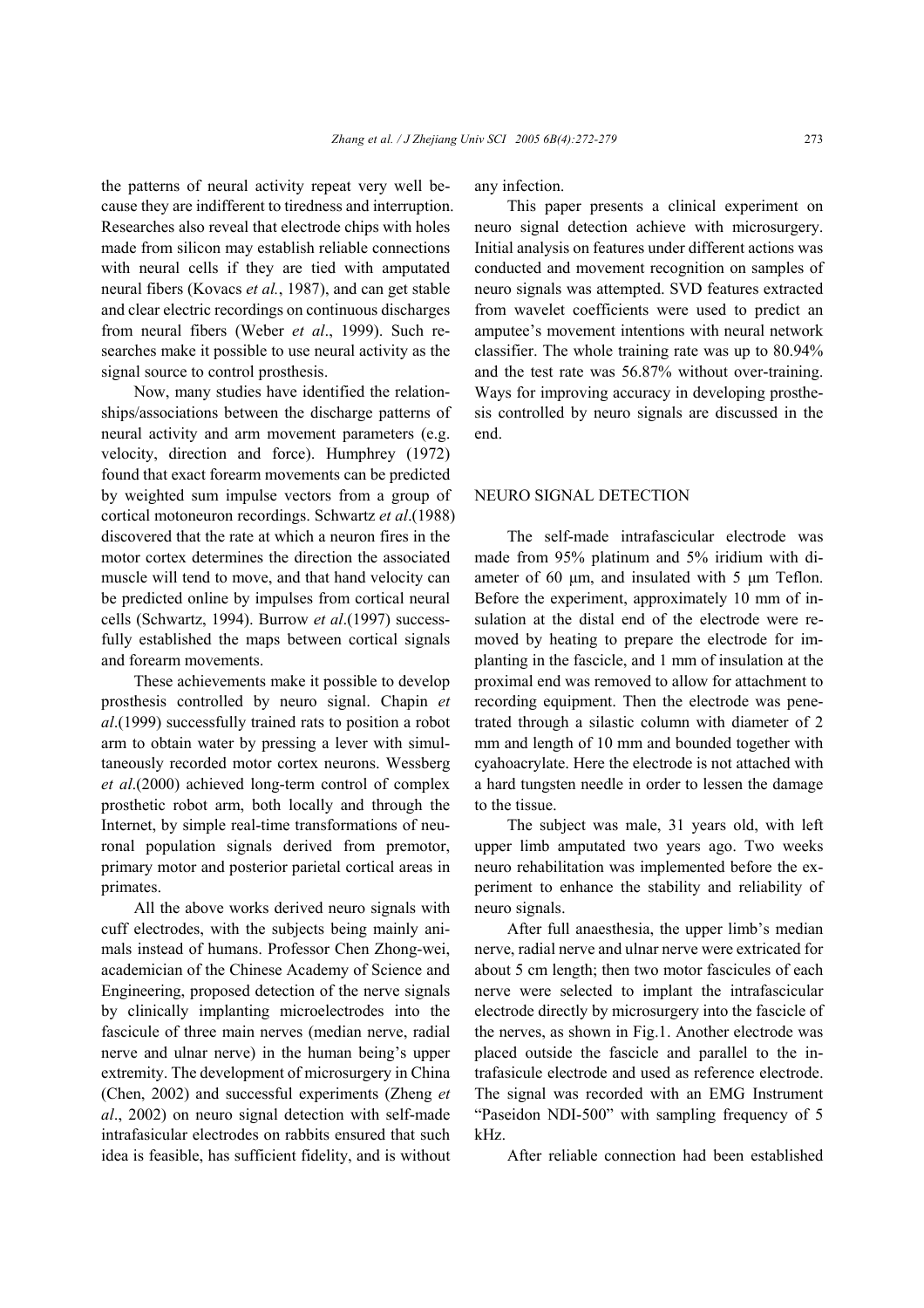between the electrodes and the fascicule, the subject was waken up and did actions such as hand open/close (HO, HC), wrist's pronation/supination (WP, WS) and flexion/extension (WF, WE), altogether 6 movements under control of consciousness. Then the neuro signals were recorded real-time for further processing.

## INITIAL FEATURE ANALYSIS

Each sampled signal had the length of 100 ms (500 points), altogether 32 groups of data were recorded, in which 26 groups were measured under action condition, and the other 6 groups were under relaxation condition. Each group had 4 channels, a total of 104 nerve signals were recorded. Fig.2 gives a typical example of neuro signals recorded from the fascicule of radial 2 under hand open action (to avoid losing information, the signals were not filtered further).

showed that (Zhang *et al*., 2004):

1. The average absolute value of signals from the radial fascicule was  $5.5 \mu V$ , with standard deviation of 0.8  $\mu$ V, while values of signals from the ulnar fascicule and medium fascicule was  $2.5\pm0.4$   $\mu$ V and  $2.2\pm0.3$  µV respectively. Further neurophysiology and physiologic anatomy research showed that the radial signals detected from the implanted position were almost pure motor signals, while ulnar fascicular signals and medium fascicular signals were mixed with a lot of sensational signals. This showed that motor signals are more intensive than those of sensational signals, at least in the detected position.

2. The power spectrum of the fascicular signals was distributed almost throughout the range of [0, 2.5]



**Fig.1 Experiment on detection and recording of neuro-information (a) Electrodes were implanted into fascicule; (b) Sectional view of radial fascicule detection; (c) Sectional view of ulnar fascicule detection; (d) Sectional view of median fascicule detection; (e) Neuro signal detection; (f) Neuro signal recording**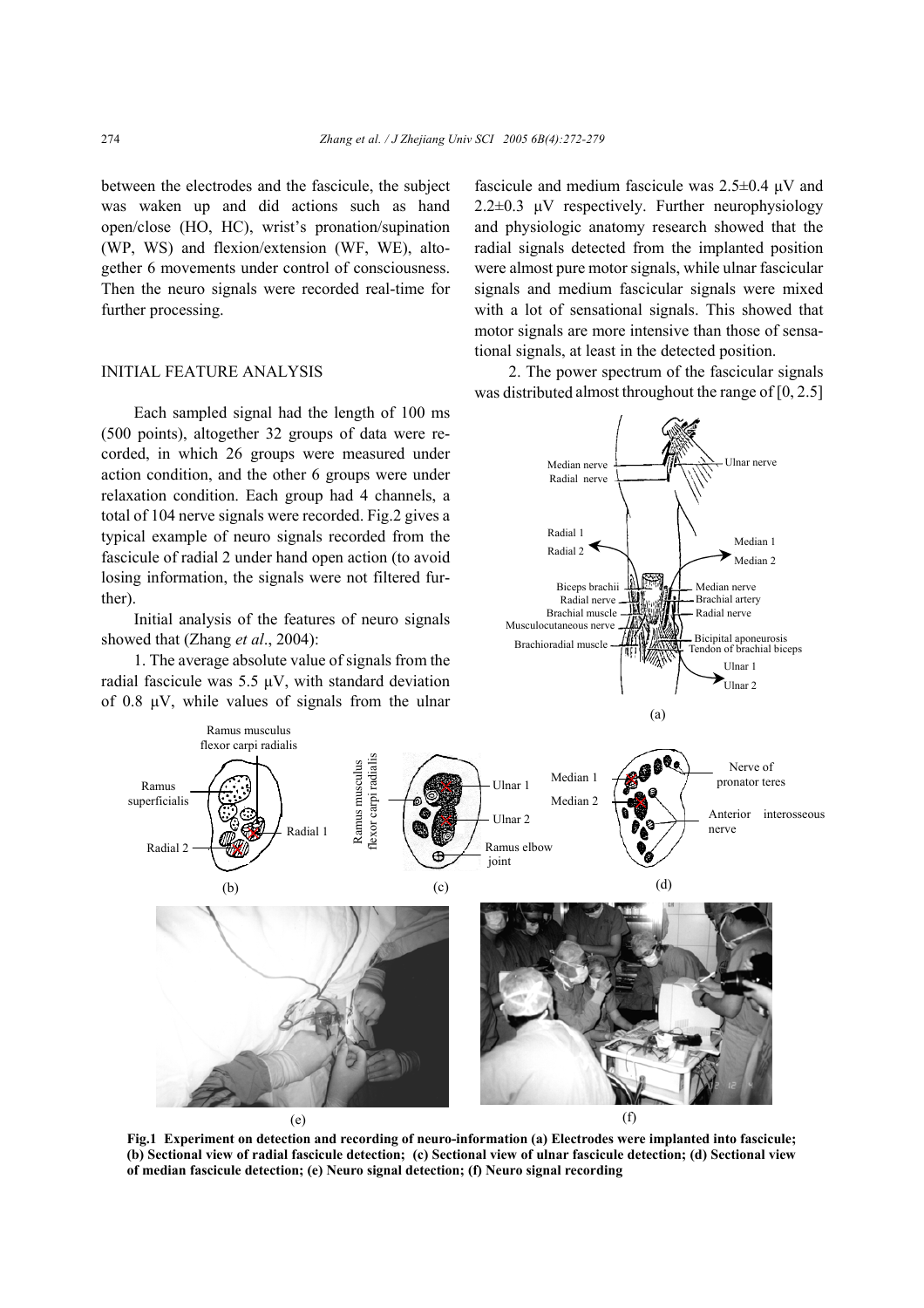

**Fig.2 A sample of neuro signal recorded from fascicule of radial 2 under hand open action (a) Time domain; (b) Power spectral density (PSD); (c) Wavelet analysis; (d) Pseudocolor of coefficients** 

kHz, wider than that of myoelectricity. Perhaps the sampling frequency should be increased in the next experiment.

3. When an action occurs, the radial signals from electrode 1 and 2 differ little, but signals from the ulnar fascicule and medium fascicule differed obviously; the difference was probably caused by the sensational information from receptors in the ulnar nerve and medium nerve, not by the motor information coming from the brain.

4. The high-frequency component increases as the applied force increases, but the signal intensity differs little. This showed that the discharge rate of the neuro impulse had close relation with the applied force.

5. Antagonism, the typical feature of myoelectricity, was not found in neuro signals, either in different nerves or in different fascicules of the same nerve.

#### MOVEMENT RECOGNITION

In the following part, movement recognition was tried to test whether the detected fascicular signals (samples) are suitable for prosthetic control. Since they are collective and continuous, the same classification method as that for myoelectricity was adopted.

#### **Signal processing**

Considering that the samples were not enough, segmentation was used first. Each signal was divided into 5 segments with 128 points, where 35 points overlapped each other, as shown as Fig.3.



**Fig.3 Illustration on segment sampled data** 

Thus, 25 samples were obtained for every HO, WE and WF; 10 samples for each HC and WP, and 20 samples for WS. Then, white noises with 5% signal noise to ratio (SNR) were added to increase the samples 10 times for each action, so that 250 samples were available for HO, WE and WF, 100 samples were available for HC and WP, and 200 samples were available for WS. From them, 3 to 5 were randomly selected as training samples, and the other were used as test samples.

#### **Signal analysis**

Signal analysis aims at separating information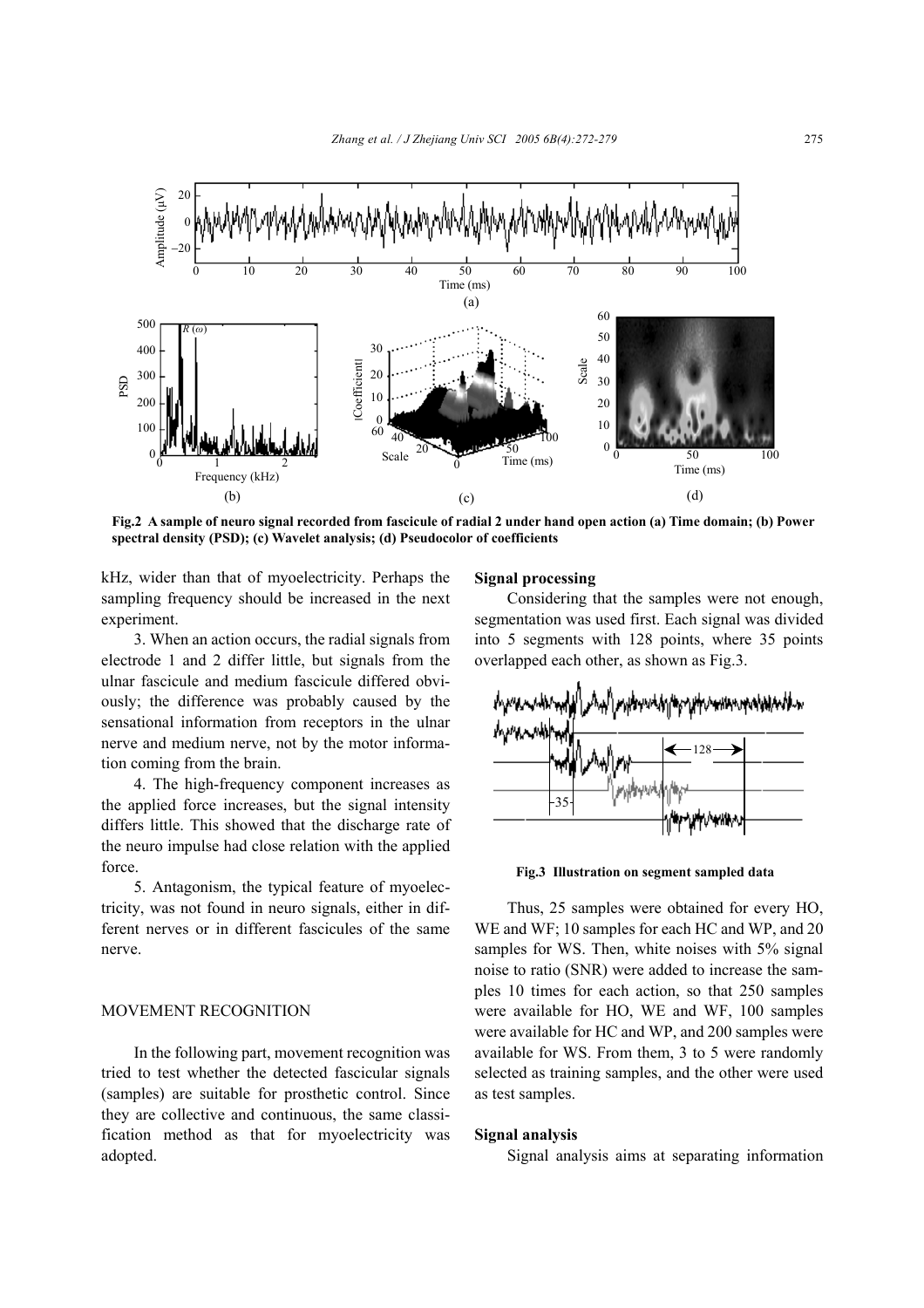relevant for the recognition task from irrelevant information (e.g. sensation or noises) and at reducing the amount of data presented to the neural network classifier. Considering the on-time requirement and flexibility, wavelet transform (WT) was selected instead of Wigner distribution or short time Fourier transform because of its local and multi-scaled outlook as well as its sensitivity to breaks.

Wavelet decomposition can be realized by the following Mallat Algorithm (Mallat, 1989):

$$
c_k^0 = f
$$
  
\n
$$
c_k^j = \sum_n c_n^{j-1} \overline{h}_{n-2k}
$$
  
\n
$$
d_k^j = \sum_n c_n^{j-1} \overline{g}_{n-2k}
$$
  
\n
$$
\left\{\n \begin{array}{l}\n (k=0,1,\ldots,N-1) \\
(k=0,1,\ldots,N-1)\n \end{array}\n \right.\n \tag{1}
$$

where *f* is the signal to be analyzed, with length *N*,  $c_k$ and  $d_k^j$  being scaling coefficients and wavelet coefficients under scale *j*;  $\overline{h}_n$  and  $\overline{g}_n$  being the pulse response of conjugate mirror filters.

In wavelet analysis, different basis functions may be suitable for different signals, and appropriate selection of the wavelet basis for signal representation can result in maximal benefits. It is reasonable to think that if a wavelet contains enough information about a signal to be represented, the wavelet system can be simplified in terms of the level of required resolution, which reduces the computational complexity of the problem to be implemented.

In general, wavelet basis selection is related both with the signal to be analyzed and the implementation. As for neuro signal classification, the index for basis selection should be the representation effectiveness of selected feature vectors after wavelet transformation. However, this method is not suitable here since the original samples were not enough to provide convincing results. One simple way is to choose a basis available after some comparison, although such a result is not optimal. In this experiment, Daubechies 4 wavelet was selected by comparing the decomposition level required while keeping the energy as much as possible.

Recursive applications of the above Mallat algorithm led to the decomposition of the neuro signal into a matrix of sequences (Pittner and Kamarthi, 1999), as shown in Fig.4 (here three scale decomposition is adopted). The shadowed part is filled with zeros.



**Fig.4 Wavelet analysis on neuro signal and its coefficients matrix** 

### **Feature extraction**

The objective of feature extraction is to produce a suitable representation of neuro signals for movement recognition. Many methods can be used to form a feature vector according to the above matrix results (Zhang *et al*., 2003). Here average absolute coefficients, scaling energy, maximum coefficients, singular value decomposition (Zhang *et al*., 2002) and 4-order autoregressive (AR) coefficients are used for comparison.

Average absolute coef.: 
$$
AVG_j = \frac{1}{K} \sum_{k=1}^{K} |c_{jk}|
$$
  
Scaling energy:  $ENER_j = \frac{1}{2} \sum_{k} c_{jk}^2$   
Scaling maximum:  $MAX_j = \max_k (|c_{jk}|)$   
SVD:  $SVD = \sqrt{\lambda(C^T C)}$   
AR coefficients:  $x_n = -\sum_{k=1}^{P} a_k x_{n-k} + e_n$ 

where  $c_{jk}$  is the *k*th wavelet coefficient in scale *j*,  $\lambda(C^{\mathsf{T}}C)$  means to calculate the characteristic roots of the matrix  $\mathbf{C}^{\mathrm{T}}\mathbf{C}(\mathbf{C})$  is the coefficient matrix formed in the above wavelet decomposition).  $x_n$  is the signal to be analyzed, *ak* is the *k*th coefficients of AR model, *en* is white noise, and *p* is the total orders.

Thus, after feature extraction from signals of radial 2, ulnar 1 and medium 1, five groups of vectors with length of  $4 \times 3 = 12$  are available. To compare their ability in representing neuro signals, the cluster-separation index (CSI), or Davies-Bouldin index (Davies and Bouldin, 1979), a measurement that is related to the performance of the linear Fisher Discriminant classifier of pairwise clusters, is introduced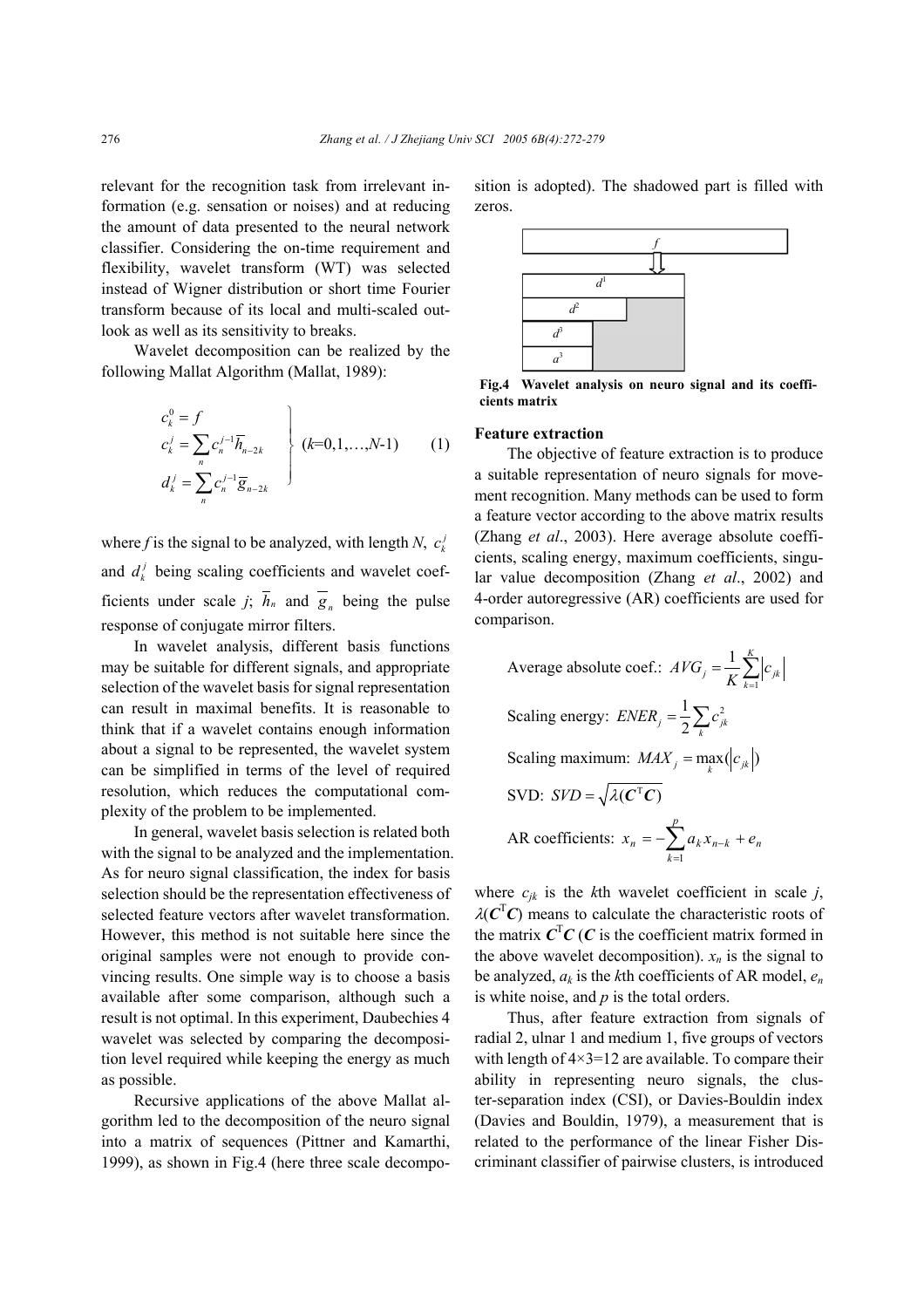here:

$$
CSI = \frac{1}{K} \sum_{i=1}^{K} \max_{i \neq j} (R_{ij}) = \frac{1}{K} \sum_{i=1}^{K} \max_{i \neq j} (\frac{S_i + S_j}{D_{ij}})
$$
 (2)

Where *K* is the total classes,  $R_{ij}$  is an index that measure the similarity between class *i* and *j*,  $S_i$  and  $S_j$ describes the scatter degree of class  $i$  and  $j$ ,  $D_{ij}$  is the average distance between *i* and *j*. They can be calculated as follows:

$$
S_i = \left\{ \frac{1}{N_i} \sum_{j=1}^{N_i} (x_j - m_i)^{\mathrm{T}} (x_j - m_i) \right\}^{1/2}
$$
 (3)

$$
D_{ij} = \{ (m_i - m_j)^T (m_i - m_j) \}^{1/2}
$$
 (4)

Here  $N_i$  represents samples of class  $i$ ,  $x_i$  is input sample, *mj* is the average of input of class *i*.

The CSI gives the overlap degree between different classes, and has been used widely in classification problem (Kermani and Wheeler, 1992). The smaller the CSI is, the more the classes separate easily.

The CSI value of each feature vectors is shown in Table 1.

**Table 1 Cluster separation index for features** 

| Features <i>AVG</i> | ENER                                   | MAX <sup>1</sup> | – SVD – |  |
|---------------------|----------------------------------------|------------------|---------|--|
| CSL -               | 26.1028 39.3547 15.2584 8.8363 11.2392 |                  |         |  |

Clearly, as samples of this experiment are concerned, SVD features are better for neuro signals representation than other features, so they were selected as the inputs for further neural network classification. Fig.5 is a scatter plot of two SVD features from radial 2 under six different movements (white noises are not added here).



**Fig.5 Scatter plot of SVD feature 1 and 2** 

It can be seen that the separation ability between these two features are not good enough, overlap exists seriously, especially among WF, HO, WE and HC actions. This indicates that the subject duplicates is unsatisfactory in acting the same movement, and should be trained for more time to keep well action duplication before experiments.

#### **Classification analysis**

Considering the features cluster not well enough, neural network with strong nonlinear mapping ability is used here as classifier. Multiple layer perception (MLP) with structure of 12-12-6 is used and genetic algorithm is adopted instead of BP algorithm to avoid local minimum. The feature values are normalized to [0, 1] before they are used as inputs. 0.9 and 0.1 are used to represent two different situations that belong to the class or not belong to the class. The population is 50, cross rate 0.6, mutation rate 0.4. Evolving strategy is selecting 20 chromosomes with best fitness from children to replace parents that have worse fitness. After 200 generations, the final training error of the best gene is up to 0.0418, the training curve can be seen in Fig.6. Table 2 gives the training error and testing error.



**Fig.6 Train curve for neuro-signal classification**

It can be seen from Table 2 that the average recognition rate is encouraging, though they are not satisfactory for prosthetic control. Reasons that cause the low recognition rate may be as follows:

1. This experiment involves the human body, and the risk is very high because of the well-known reasons. For the sake of safety, the experiment does not last long, so the sampled data were somewhat insufficient, and possible abnormal samples are also used as classification without excluding them first.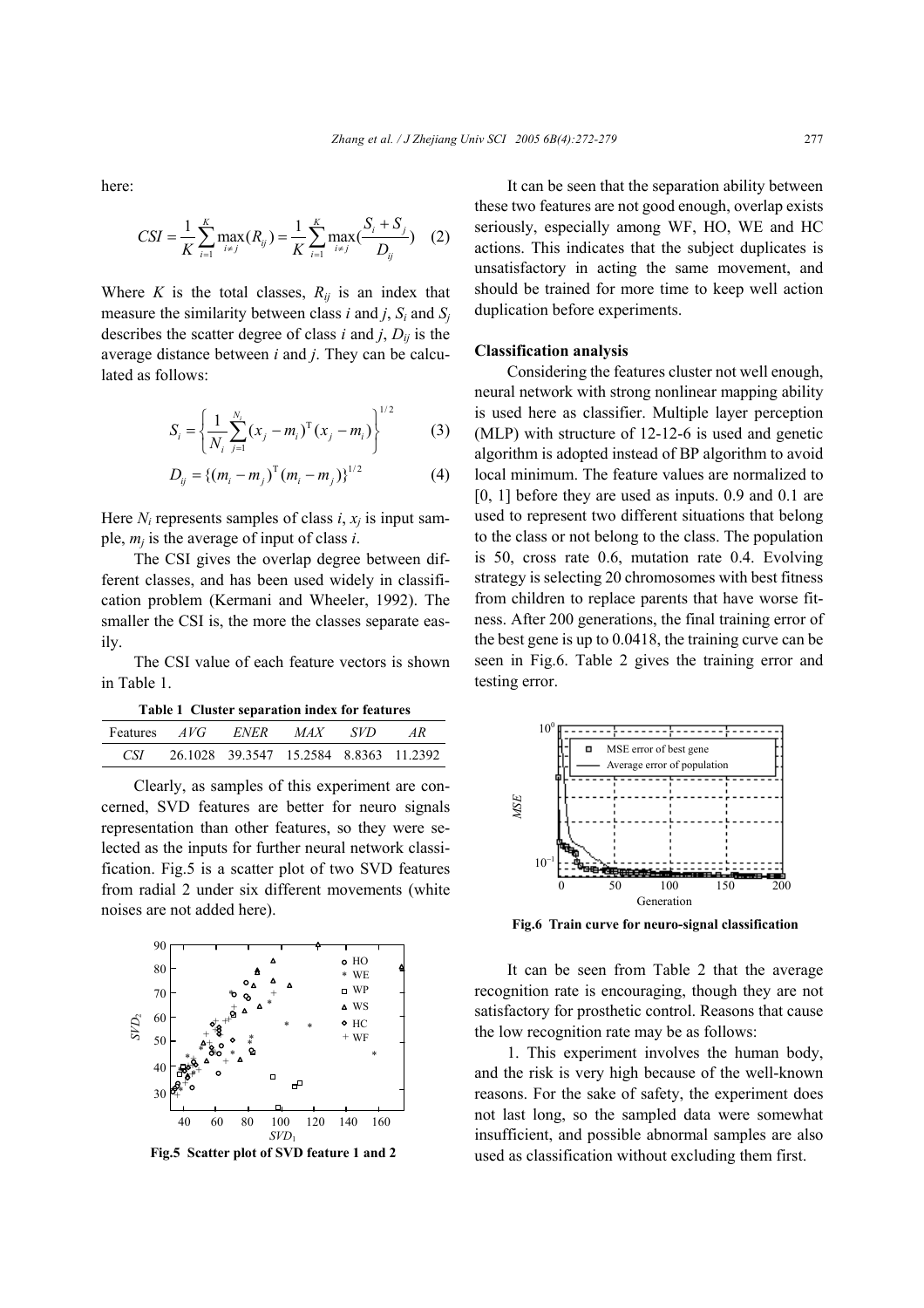|               |     |        |        | ້<br>. |     |        |         |
|---------------|-----|--------|--------|--------|-----|--------|---------|
|               | HО  | HС     | WE     | WF     | WP  | WS     | Average |
| Training rate | 86% | 87.33% | 86.67% | 72.50% | 75% | 76.33% | 80.94%  |
| Test rate     | 40% | 43%    | 65%    | 62.5%  | 75% | 72%    | 56.74%  |

**Table 2 Accuracy of neuro signal recognition** 

2. Two years had passed after the subject's amputation. Although half a month's rehabilitation training was implemented before the experiment, the duplication of movements were still not satisfactory. This made the features scatters not well for high recognition rate. More rehabilitation time is needed before the next experiments.

3. As pointed out before, sensational signals are mixed in ulnar and medium fascicule. Obviously, they cannot be neglected and can greatly reduce the recognition accuracy since when the same action occurs, the sensational information may diverse greatly.

Clearly, these three disadvantages can be fairly improved, though they are inevitable to some extent. So, it can be said that developing flexible prosthesis with multi DOF controlled by neuro signal is quite feasible. Of course, in future, the through-the-skin wire should be replaced by a radio link connecting the fully implanted electrodes with the external decoding device.

#### DISCUSSION

This experiment on human body gives confidence that collective signals from the fascicule of the three main nerves are useful sources providing enough information for prosthetic control. Since neuro signals have so many advantages, as pointed out in the above discussion, it can be concluded that an ideal way for developing prosthesis is to obtain control commands by establishing mapping between the movement intentions and the patterns of neuro signals from intrafascicular electrodes clinically implanted into motor nerves by microsurgery technique. However, in developing commercially and flexible neuro prosthesis, besides more experiments on human body being needed, further research on the relations between neuro activity and movement intentions, ideal human-machine interface and controlling strategy are all indispensable.

### ACKNOWLEDGEMENTS

We would like to thank Prof. Huang Suiyin and other medical and health workers in Zhongshan Hospital, Medical Center of Fudan University for their cooperation and direction in this study.

#### **References**

- Burrow, M., Dugger, J., Humphrey, D., Hochberg, L., Reed, D., 1997. Cortical Control of a Robot Using a Time-delay Neural Network. Proceedings of International Conference on Rehabilitation Robotics ICORR. Bath, UK, p.83-86.
- Chapin, J.K., Moxon, K.A., Markowitz, R.S., Nicolelis, M.A., 1999. Real-time control of a robot arm using simultaneously recorded neurons in the motor cortex. *Natural Neuroscience*, **2**:664-670.
- Chen, Z.W., 2002. Advances of Microsurgery in China. Proceedings of ISRE&CR. Dalian, China, p.4-6 (in Chinese).
- Davies, D.L., Bouldin, D.W., 1979. A cluster separation measure. *IEEE Transactions on Pattern Analysis and Machine Intelligence*, **1**:224-227.
- Humphrey, D.R., 1972. Relating motor cortex spike trains to measures of motor performance. *Brain Research*, **40**:7-18.
- Kermani, M.Z., Wheeler, B.C., 1992. Finding the Number of Neurons in Extracellular Recordings: A Comparison of the Effectiveness of Popular Clustering Indices. *In*: Penna, M.A. (Ed.), Proceedings of Computational Neuroscience Symposium. October, Indianapolis, p.229-235.
- Kovacs, G.T.A., Stephanides, M.C., Knapp, W.R., McVittie, J.P., Hentz, V.R., Rosen, J.M., 1987. Development of Chronic Implant Neural Prosthesis Microelectrode Arrays. Proceedings of IEEE MONTECH'87 Conference on Biomedical Technologies. Montreal, Quebec, p.152-155.
- Lin, C.L., Wang, S.C., Wu, H.C., Young, S.T., Lee, M.H., Kuo, T.S., 1998. A speech controlled artificial limb based on DSP chip. *IEEE Proceedings of 20th ACMBS*, **20**(5):2074-2075.
- Mallat, S., 1989. A theory for multi-resolution signal decomposition: the wavelet representation. *IEEE Transactions on Pattern Analysis and Machine Intelligence*, **31**:674-693.
- Pittner, S., Kamarthi, S.V., 1999. Feature extraction from wavelet coefficients for pattern recognition tasks. *IEEE Transactions on Pattern Analysis and Machine Intelligence*, **21**(1):83-88.
- Schwartz, A.B., 1994. Direct cortical representation of drawing. *Science*, **265**:540-542.